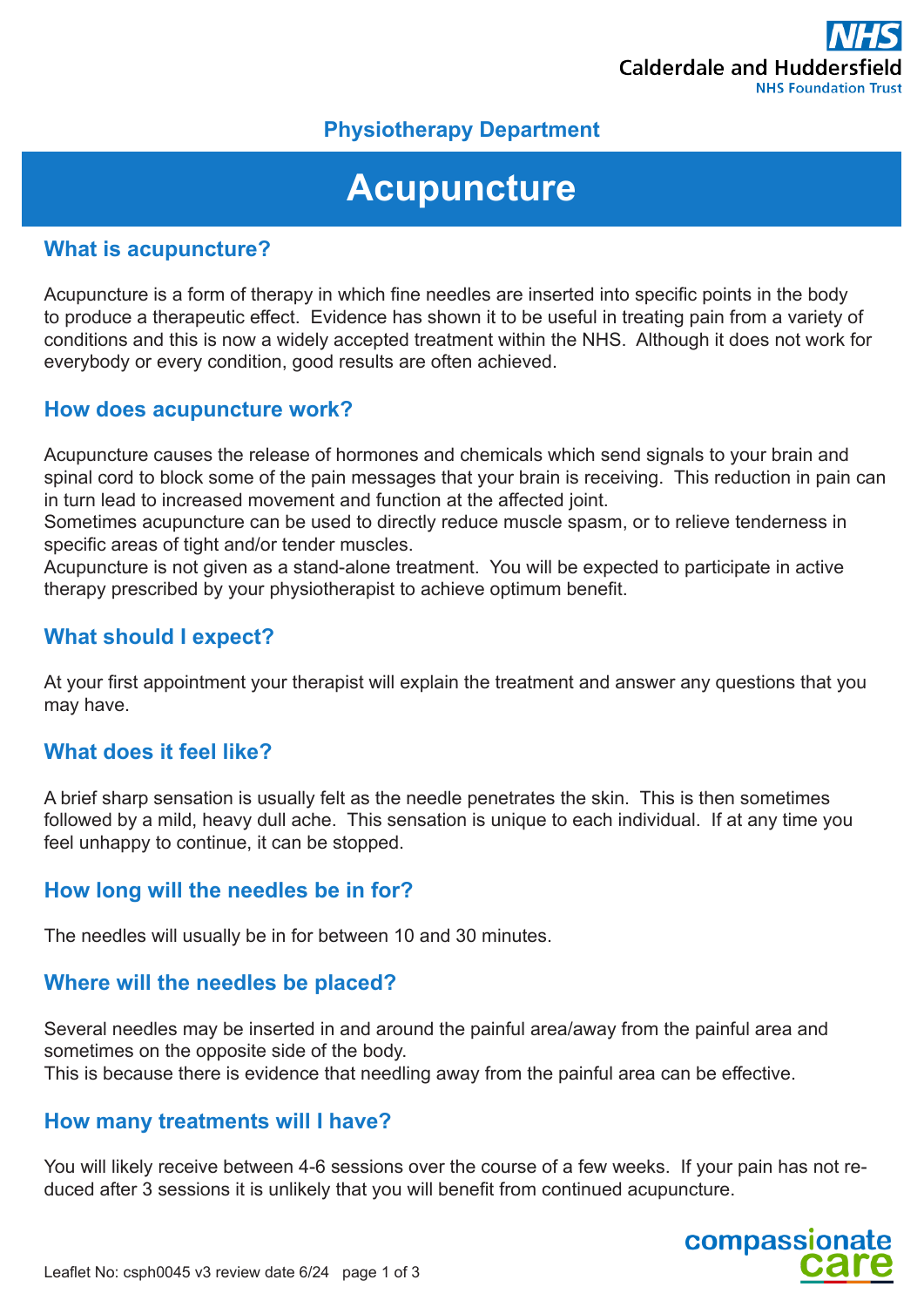## **Needle stimulation**

Once the needles are in place, your physiotherapist may gently stimulate the needles at intervals throughout treatment by gently rotating them. The aim of this is to maintain the dull, heavy sensation, which is the essence of the pain-relieving effects of acupuncture.

#### **Is acupuncture safe?**

Acupuncture is generally very safe treatment. Single-use, sterile, disposable needles are used in this department and all physiotherapists who use acupuncture have had additional, specific training which they are required to update regularly.

## **Are there any possible adverse effects?**

The following are the known (based on research evidence) possible adverse effects associated with acupuncture. Your physiotherapist will discuss these with you and explain if you are at any enhanced risk

- Bleeding and bruising (3%)
- Nausea (0.3%)
- Mild aggravation of symptoms (3%, of which 70-85% show subsequent improvement)
- Feeling faint (0.3%)
- Mild pain at the needle site (1%)
- Stuck or bent needle (0.1%)
- Drowsiness (1%)
- $\bullet$  Headache (0.1%)
- Dizziness (0.6%)
- Allergy or infection (up to 0.2%)
- Pain not at needle site (0.5%)
- Pneumothorax (0.0002%/less than 2 per 1 million)

**If you decide to proceed we will ask for your written consent to the treatment.**

## **When might acupuncture not be appropriate for you?**

If you have any of the following conditions, please tell your physiotherapist, he or she will discuss the risk factors with you and decide whether or not acupuncture is suitable for you.

- Unstable heart conditions, heart value disease or pace maker.
- **Recent stroke**
- Unstable blood pressure.
- Poorly controlled diabetes.
- Poorly controlled epilepsy or unexplained seizures.
- Bleeding disorders, anticoagulant therapy (such as Warfarin).
- If the local area to be treated has any of the following; poor circulation, reduced sensation, local infection, swelling, bruising, thin or fragile skin, psoriasis/skin complaint.
- If you are on active treatment for cancer or if you have had cancer affecting your spine.
- Lymph gland removal on the area being treated.

## **How should I prepare for my acupuncture treatment?**

Read this information leaflet carefully and ask any questions or highlight any concerns you have with your Physiotherapist. Bring appropriate clothing to your treatment, including shorts if your problem is in the leg or back. If you have long hair, make sure you have some way of putting it up. **You may need to remove some items of clothing in the area to be treated.**

#### **Make sure you have something to eat within two hours prior to your appointment time.**

There is increased risk of fainting or drowsiness if you have acupuncture on an empty stomach. If you are diabetic the risks are more serious.